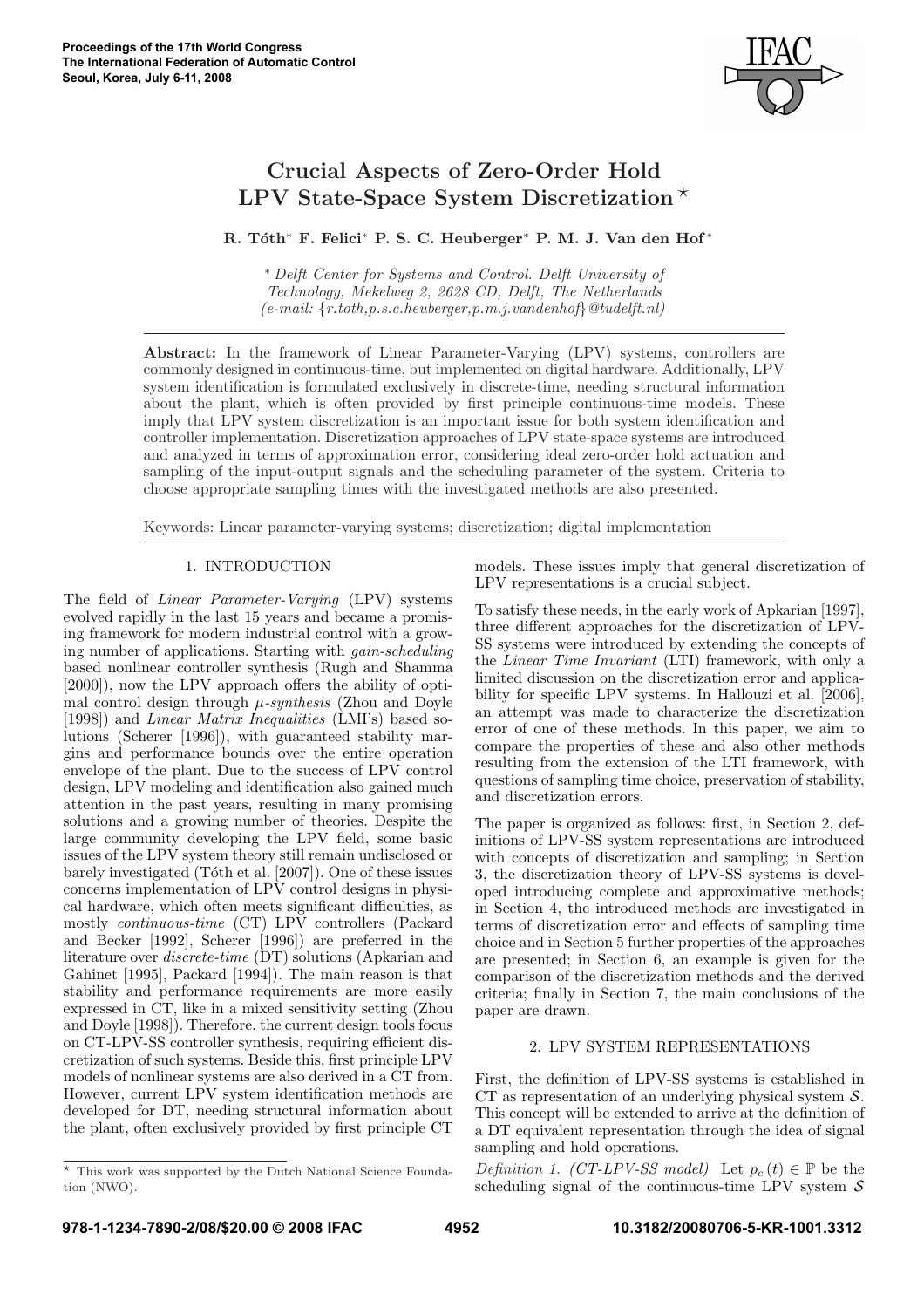with  $\mathbb{P} \subset \mathbb{R}^{n_p}$  a compact set called the scheduling domain. The continuous-time state-space model of  $S$ , denoted by  $\mathfrak{R}_{SS}^c(\mathcal{S}, p_c)$ , is defined as a parameter-varying first-order differential equation system:

$$
\dot{x}_{c}(t) = A_{c}(p_{c}(t)) x_{c}(t) + B_{c}(p_{c}(t)) u_{c}(t), \qquad (1)
$$

$$
y_c(t) = C_c (p_c(t)) x_c(t) + D_c (p_c(t)) u_c(t), \qquad (2)
$$

where  $x_c(t) \in \mathbb{X} \subseteq \mathbb{R}^{n_x}$  is the state vector of  $\mathfrak{R}_{SS}^c(\mathcal{S}, p_c)$ ,  $u_c(t) \in \mathbb{U} \subseteq \mathbb{R}^{n_u}$  is the input vector,  $y_c(t) \in \mathbb{Y} \subseteq \mathbb{R}^{n_y}$  is the output vector, and

$$
\left[\begin{array}{c|c} A_c(p_c) & B_c(p_c) \\ \hline C_c(p_c) & D_c(p_c) \end{array}\right] : \mathbb{P} \to \left[\begin{array}{c|c} \mathbb{R}^{n_x \times n_x} & \mathbb{R}^{n_x \times n_u} \\ \hline \mathbb{R}^{n_y \times n_x} & \mathbb{R}^{n_y \times n_u} \end{array}\right],
$$

represents the parameter-varying SS matrices of  $\mathfrak{R}_{SS}^c(\mathcal{S}, p_c)$ . It is assumed that all functions of  $p_c$  are continuous.

In the LTI framework, a great deal of research has been dedicated to discretization methods. The developed techniques can be separated mainly into two distinct classes (Hanselmann [1987]): isolated and non-isolated methods. Non-isolated techniques, like in Kuo and Peterson [1973] and Singh et al. [1974], consider the discretization of a CT controller acting on a plant in a closed-loop setting and they aim at the preservation of the CT closed-loop performance. Isolated techniques, like in Middleton and Goodwin [1990], consider the stand-alone discretization of a CT system aiming at only the preservation of the CT input-output behavior. While isolated approaches are applicable to any LTI system, the non-isolated techniques are only utilizable for controller discretization, however they generally result in a better closed-loop performance (Hanselmann [1987]). Unfortunately, both of these approaches are not directly utilizable for LPV systems due to the parameter-varying nature of the plant  $(p$ -dependency of the system matrices). However, by building on the basic concepts of LTI discretization methods, reliable LPV-SS discretization methods can also be developed.

First, the exact setting of the discretization problem has to be established. We consider an isolated approach in a ideal Zero-Order Hold (ZOH) setting presented in Figure 1. In this formulation, we are given a CT-LPV system  $S$ , with CT input signal  $u_c$ , scheduling signal  $p_c$ , and output signal  $y_c$ , that we would like to steer/describe in a digital way. Thus, we choose that  $u_c$  and  $p_c$  are generated by a ideal ZOH device and  $y_c$  is sampled in a perfectly synchronized manner with  $T_d \in \mathbb{R}^+ = \{z \in \mathbb{R} \mid z > 0\}$  as the sampling time. Then, for the signals of Figure 1, it holds that

$$
p_d(k) = p_c(kT_d) = p_c(t),
$$
\n(3)

$$
u_{d}(k) = u_{c}(kT_{d}) = u_{c}(t), \qquad (4)
$$

$$
y_d(k) = y_c(kT_d), \qquad (5)
$$

if  $kT_d \le t \lt (k+1)T_d$ ,  $k \in \mathbb{Z}$ , meaning that  $u_c$  and  $p_c$ can only change at every sampling time instant. However, in the LPV framework  $p_c$  is considered to be a measurable external/environmental effect (general-LPV) or some function of the states, inputs, or outputs of the system  $\mathcal S$  (quasi-LPV) and therefore in reality it is possibly not fully influenced by the digitally controlled actuators of the plant which contain the ZOH. But to describe its effect on the plant inside a sample interval, its variation must be restricted to a certain class of functions which is chosen here to be the piecewise constant (zero-order) class. By choosing this class wider, including linear,  $2^{nd}$ order polynomial, etc., higher-order hold discretization



Fig. 1. Ideal ZOH discretization setting of LPV systems.

settings of LPV systems can be derived. Similar arguments hold for the ZOH actuation of input signals in the LTI case (see Middleton and Goodwin [1990]). In conclusion, the introduced discretization setting coincides with the conventional setting of the LTI framework and it is quite realistic in the sense how computer controlled physical systems behave (Hanselmann [1987]). Note, that the presented ZOH setting is exactly the same as the structure for closed-loop controllers used by Apkarian [1997].

Based on these concepts, the definition of LPV-SS systems can be established in DT as representations of an underlying sampled physical system S.

Definition 2. (DT-LPV-SS model) The  $p_d$ -dependent discrete time SS model  $\mathfrak{R}_{SS}^d(\mathcal{S}, p_d)$  of S with discretization time  $T_d \in \mathbb{R}^+$  is defined as:

$$
x_{d}(k+1) = A_{d}(p_{d}(k)) x_{d}(k) + B_{d}(p_{d}(k)) u_{d}(k), (6)
$$

$$
y_{d}(k) = C_{d}(p_{d}(k)) x_{d}(k) + D_{d}(p_{d}(k)) u_{d}(k), (7)
$$

where  $x_d(k) \in \mathbb{X} \subseteq \mathbb{R}^{n_x}$  is the state of  $\mathfrak{R}_{SS}^d(\mathcal{S}, p_d)$ , and

$$
\left[\begin{array}{c|c} A_d(p_d) & B_d(p_d) \ \hline C_d(p_d) & D_d(p_d) \end{array}\right] : \mathbb{P} \to \left[\begin{array}{c|c} \mathbb{R}^{n_x \times n_x} & \mathbb{R}^{n_x \times n_u} \ \hline \mathbb{R}^{n_y \times n_x} & \mathbb{R}^{n_y \times n_u} \end{array}\right],
$$

represents the parameter-varying matrices of  $\mathfrak{R}_{SS}^d(\mathcal{S}, p_d)$ . It is assumed, that each varying parameter in  $\left(6\right)$  and  $\left(7\right)$ is a continuous function of  $p_d$ .

This concept invokes the following problem statement:

Problem 3. Given a CT-LPV system  $S$  in an ideal ZOH setting with sampling rate  $T_d$ . Derive a DT-LPV realization of S, such that the output  $y_d(k)$  of the DT system will have minimal error (in terms of a chosen measure) with respect to the sampled output  $y_c (kT_d)$  of the CT system for any input and scheduling sequence.

## 3. DISCRETIZATION OF LPV-SS MODELS

In order to solve Problem 3, the isolated approaches of the LTI framework will be extended to the LPV case. Investigation of the discretization errors and other properties is postponed till Section 4 and 5. Furthermore, an important assumption is made, namely that the switching behavior of the ZOH actuation has no effect on the CT plant.

## 3.1 Complete method

First the extension of the complete signal evolution approach (Middleton and Goodwin [1990]) is applied to the LPV case. Based on the assumptions of the ZOH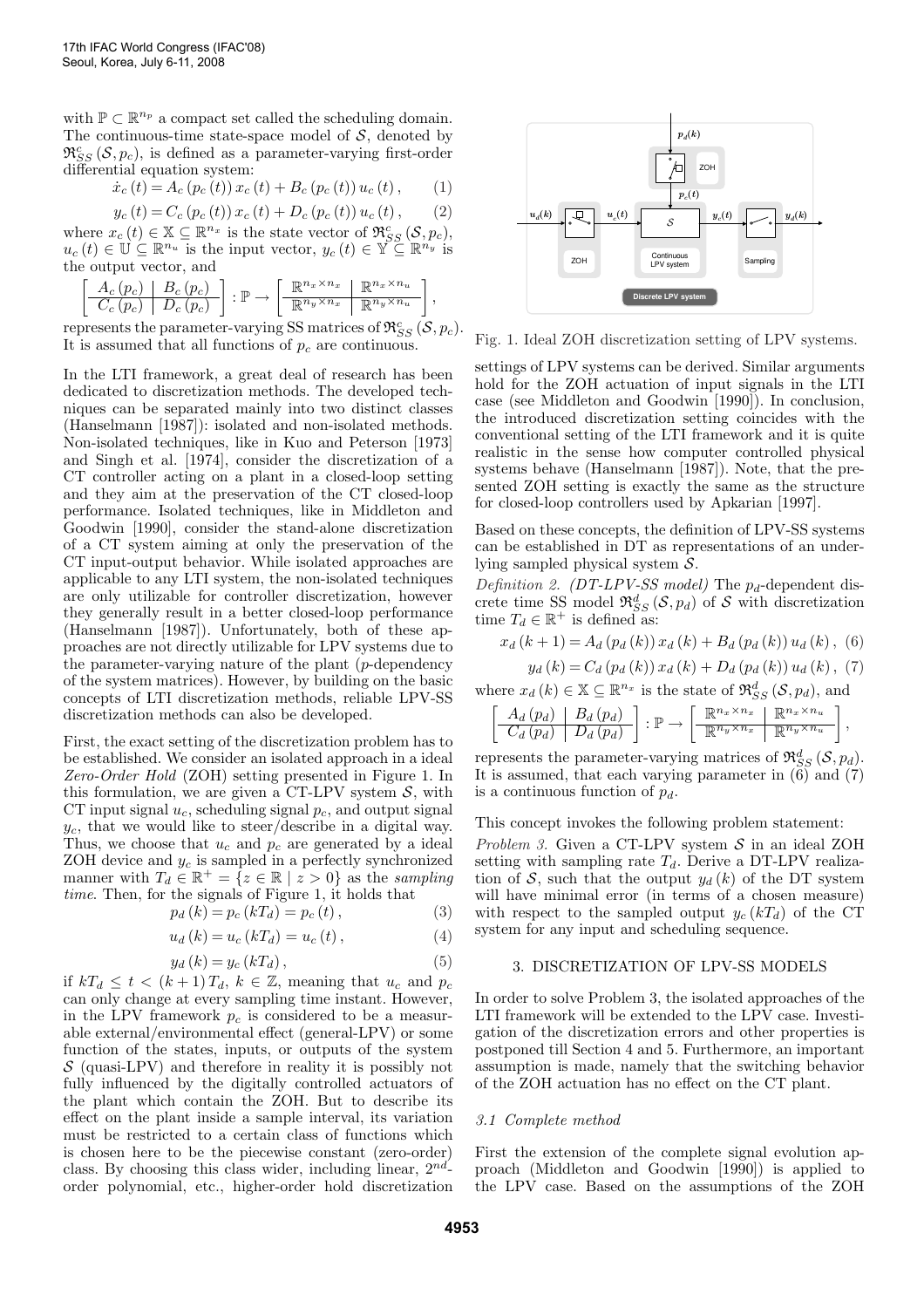setting,  $p_c(t)$  and  $u_c(t)$  are constant signals inside each sampling interval. Thus, the state evolution of  $\mathfrak{R}_{SS}^c(\mathcal{S}, p_c)$ in  $t \in [kT_d, (k+1)T_d)$  is described as

 $\dot{x}_{c}(t) = A_{c}(p_{c}(kT_{d})) x_{c}(t) + B_{c}(p_{c}(kT_{d})) u_{c}(kT_{d}),$  (8) with initial condition  $x_c (kT_d)$ . As in the LTI case, this yields

Complete LPV-SS discretization  $A_d(p_d(k)) = e^{A_c(p_c(kT_d))T_d}$  $B_d(p_d(k)) = A_c^{-1}(p_c(kT_d))\left[e^{A_c(p_c(kT_d))T_d} - I\right]B_c(p_c(kT_d))$  $C_d(p_d(k)) = C_c(p_c(kT_d))$  $D_d(p_d(k))=D_c(p_c(kT_d))$ 

where  $x_d(k) = x_c(kT_d)$  and  $y_d(k) = y_c(kT_d)$  due to the ZOH setting, under the assumption that  $A_c(p)$  is invertible for  $\forall p \in \mathbb{P}$ .

# 3.2 Rectangular (Euler's forward) method

To avoid the computation of  $e^{A_c(p_d(k))T_d}$  and the introduction of nonlinear dependency over  $p_d$ , which are the main drawbacks of the complete method, similarly to the LTI case, a first-order approximation is utilized:

$$
e^{A_c(p_d(k))T_d} \approx I + A_c(p_c(kT_d))T_d.
$$
 (9)

Now introduce the state evolution in  $[kT_d,(k+1)T_d]$  as an integral of the right hand side of (8). By the left-hand rectangular evaluation of this Riemann integral:

 $x_c ((k+1) T_d) \approx x_c (kT_d) + T_d A_c (p_d (k)) x_c (kT_d) +$ 

$$
+T_{d}B_{c}\left(p_{d}\left(k\right)\right)u_{d}\left(k\right),\tag{10}
$$

coinciding with the suggested matrix exponential approximation of (9). Based on this rectangular approach, the conversion rules are modified as

## Rectangular LPV-SS discretization

| $A_d(p_d(k))=I+A_c(p_c(kT_d))T_d$  |
|------------------------------------|
| $B_d(p_d(k)) = T_d B_c(p_c(kT_d))$ |
| $C_d(p_d(k)) = C_c(p_c(kT_d))$     |
| $D_d(p_d(k)) = D_c(p_c(kT_d))$     |

Another interpretation of this method, utilized also by Apkarian [1997], can be derived from Euler's forward discretization (Atkinson [1989]).

#### 3.3 Other approximative methods

Continuing the line of reasoning of the rectangular approach, it is possible to develop other methods that achieve better approximation of the complete case but with increasing complexity. Higher order Taylor expansion of  $e^{A_c(p_d(\vec{k}))T_d}$  results in the so called *polynomial discretiza*tion methods while evaluation of the integral of the right hand side of  $(8)$  by the trapezoidal rule gives the *trape*zoidal method (Apkarian [1997]). Multi-step numerical formulas, like the Adams-Bashforth methods (Atkinson [1989]) also provide competitive candidates as they achieve better approximation than the rectangular method, but with the same complexity. One disadvantage of the multistep formulas is that they increase the state dimensions drastically (Tóth et al.  $[2008]$ ).

## 4. CRITERIA AND ERRORS

In the following, the introduced methods will be investigated in terms of the generated discretization error, convergence, and numerical stability. This will be used to derive upperbounds on the sampling time  $T_d$ , that guarantee a user defined bounded discretization error and stability preservation with respect to the original CT system.

## 4.1 Local discretization errors

The complete method theoretically provides errorless discretization in terms of the ZOH setting. For methods that utilize an approximation, the concept of Local Unit Truncation (LUT) error, denoted by  $\varepsilon_k \in \mathbb{R}$ , is introduced:

$$
T_{d}\varepsilon_{k+1} = x_c ((k+1) T_d) - A_d (p_d (k)) x_c (kT_d) - B_d (p_d (k)) u_c (kT_d).
$$
 (11)

In the theory of numerical approximation of differential equations,  $\varepsilon_k$  is considered as the measure of accuracy (Atkinson [1989]). The following definition is important:

Definition 4. (Consistency, Atkinson [1989]) A discrete time approximation of a differential equation is called consistent, if for any  $x_c(t)$  solution

$$
\lim_{T_d \to 0} \sup_{k \in \mathbb{Z}} \|\varepsilon_k\| = 0. \tag{12}
$$

This means that - in case of consistency - the local approximation error of the CT dynamics will reduce with decreasing  $T<sub>d</sub>$ . However this does not imply that the global approximation error,  $\eta_k = x_c(kT_d) - x_d(k)$ , will decrease too. For the rectangular method, (11) gives

$$
x_c ((k+1) T_d) = [I + A_c (p_c (kT_d)) T_d] x_c (kT_d) ++ T_d B_c (p_d (k)) u_c (kT_d) + T_d \varepsilon_{k+1}.
$$
 (13)

Substraction of the first order Taylor series of  $x_c(t)$  around  $t = kT_d$  from (13) yields that  $T_d \varepsilon_{k+1}$  is equal to the residual term, providing

$$
\varepsilon_{k+1} = \frac{T_d}{2} \ddot{x}_c \left( \tau \right). \tag{14}
$$

with  $\tau \in (kT_d, (k+1)T_d)$ . This shows, that the rectangular method based conversion is consistent in first order (in  $T_d$ ) if  $\|\ddot{x}_c(\tau)\| < \infty$  for  $\forall \tau$ .

If the right hand side of  $(1)$  is differentiable<sup>1</sup> in each variable, then it can be proved that

$$
\left\|\ddot{x}_{c}\left(\tau\right)\right\| \leq \max_{p \in \mathbb{P}, x \in \mathbb{X}, u \in \mathbb{U}} \left\|A_{c}^{2}\left(p\right)x + A_{c}\left(p\right)B_{c}\left(p\right)u\right\|.\tag{15}
$$

For the sequel, we denote the right hand side as  $M^{(1)}$ . Note, that  $M^{(1)}$  can be computed through gridding to derive an estimate. Using similar arguments, the LUT error of other discretization methods can be formulated (Atkinson [1989]). The results are given in the first row of Table 1, providing that each method is consistent with varying orders. Moreover, using (15) and the chain rule of differentiation, higher order  $M$ -constants can be derived:

$$
M^{(n)} = \max_{p \in \mathbb{P}, x \in \mathbb{X}, u \in \mathbb{U}} \left\| A_c^{n+1}(p) x + A_c^n(p) B_c(p) u \right\|.
$$

#### 4.2 Global convergence and preservation of stability

So far only the LUT error of the introduced methods was investigated, providing basic proofs of the consistency. However, in order to achieve global convergence to the original solution, the following concepts are important:

<sup>&</sup>lt;sup>1</sup> In the general LPV setting, the right hand side of  $(1)$  is not always partially differentiable, as the requirement of continuous dependence of the system matrices on  $p_c$  does not imply differentiability in  $p_c$ .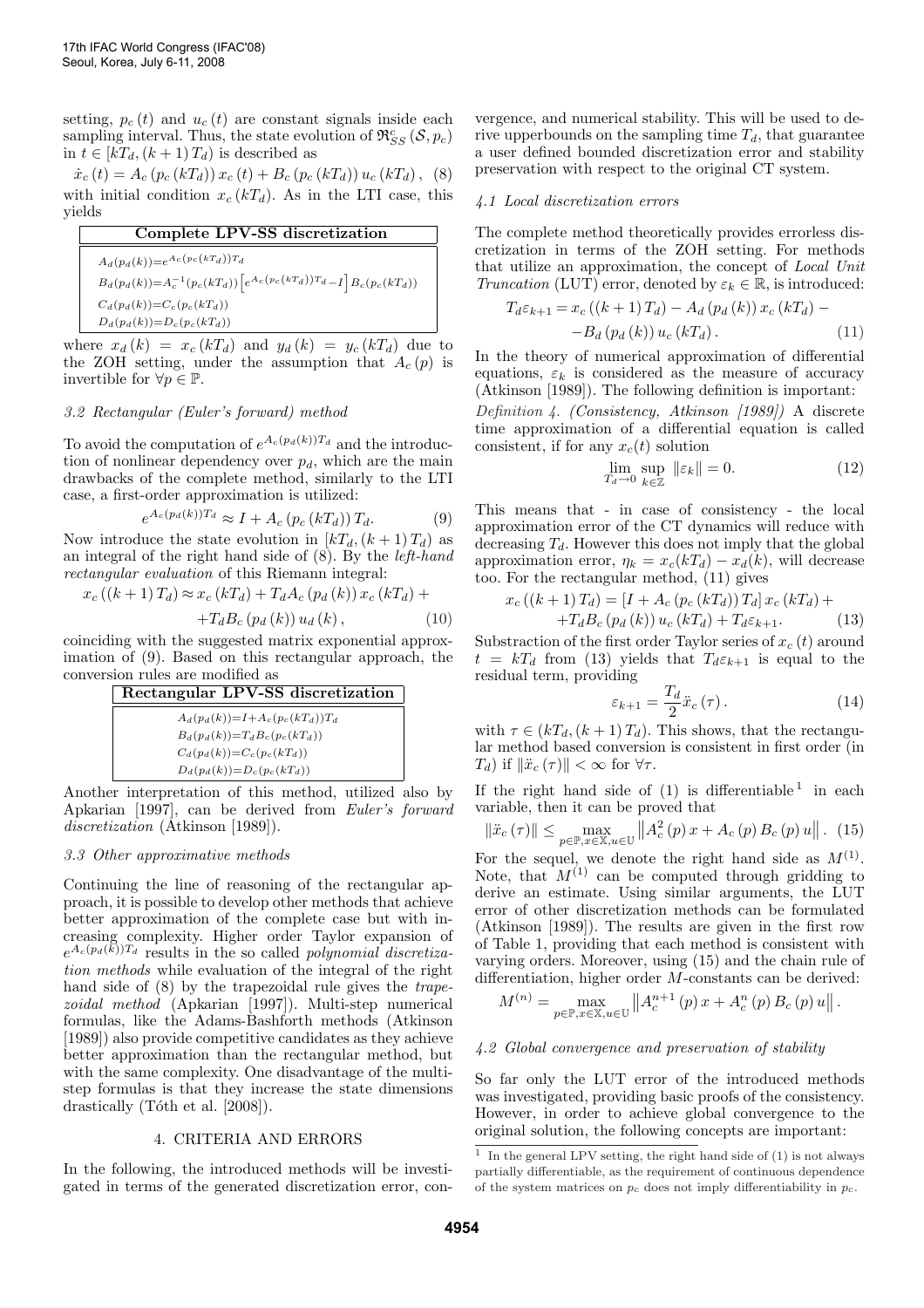|                 | Rectangular                                                                                               | $n^{th}$ -polynomial                                                                                                                                                                                       | Trapezoidal                                                                                                       | Adams-Bashforth (3-step)                                                                                                                                                                                                               |
|-----------------|-----------------------------------------------------------------------------------------------------------|------------------------------------------------------------------------------------------------------------------------------------------------------------------------------------------------------------|-------------------------------------------------------------------------------------------------------------------|----------------------------------------------------------------------------------------------------------------------------------------------------------------------------------------------------------------------------------------|
| $\varepsilon_k$ | $\frac{T_d}{2}x_c^{(2)}$<br>$(\tau)$                                                                      | $(n+1)$ $(\tau)$<br>$\overline{(n+1)!}x_c$                                                                                                                                                                 | $\frac{5}{12}T_d^2x_c^{(3)}(\tau)$                                                                                | $\frac{3}{8}T_{d}^{3}x_{c}^{(4)}(\tau)$                                                                                                                                                                                                |
| $\bar{T}_d$     | $-\frac{2\text{Re}(\lambda)}{ \lambda ^2}$<br>min<br>min<br>$p \in \mathbb{P} \lambda \in \sigma(A_c(p))$ | $\text{arg}\min_{\mathbf{p}}~\Big \max_{p\in\mathbb{P}}\bar{\sigma}\left(\sum_{l=0}^{n}\frac{T_{d}^{l}}{l!}A_{c}^{l}\left(p\right)\right)-\text{.}\label{eq:optimal}$<br>arg min<br>$T_d \in \mathbb{R}^+$ | $\max_{p \in \mathbb{P}} \max_{\lambda \in \sigma(A_c(p)), \text{ Im}(\lambda) = 0} \frac{2}{\text{Re}(\lambda)}$ | $\cdots$ $\cdots$ $\begin{array}{c} \cdots \infty \\ T_d \in \mathbb{R}^+ \end{array}$ $\begin{array}{c} \left  \max\limits_{\bar{p} \in \mathbb{P}^3} \bar{\sigma} \left( A_d \left( \bar{p} \right) \right) - 1 \right  \end{array}$ |
| $\hat{T}_d$     | $\mu_{\mathbf{Q}} \underline{\epsilon_{\max} M_x^{\max}}$<br>$M^{(1)}$                                    | $\ell_{\max} M_x^{\max}(n+1)!$<br>$n+1$<br>$M^{(n)}$                                                                                                                                                       | $12\varepsilon_{\max}M_x^{\max}$<br>$5M^{(2)}$                                                                    | $8\varepsilon_{\max}M_{x}^{\max}$<br>$3M^{(3)}$                                                                                                                                                                                        |

Table 1. Local truncation error  $\varepsilon_k$  with  $\tau \in ((k-1)T_d, kT_d)$ , sampling boundary of stability  $\tilde{T}_d$ , and sampling upperbound of performance  $\hat{T}_d$  of LPV-SS ZOH discretization methods.

Definition 5. (N-convergence, Atkinson [1989]) A discretization method is called numerically convergent, if

$$
\lim_{T_d \to 0} \sup_{k \in \mathbb{Z}_0^-} ||x_d(k) - x_c(kT_d)|| = 0,
$$
\n(16)

with 
$$
\mathbb{Z}_0^- = \mathbb{Z} \setminus \mathbb{Z}^+
$$
 implies that  
\n
$$
\lim_{T_d \to 0} \sup_{k \in \mathbb{Z}^+} ||x_d(k) - x_c(kT_d)|| = 0.
$$
\n(17)

This means that the discretized solution can get arbitrary close to the original CT behavior by decreasing  $T_d$ .

Definition 6. (N-stability, Atkinson [1989]) A discretization method is called numerically stable, if for sufficiently small values of  $T_d$  and  $\epsilon$ , the initial conditions  $x_d(0)$  =  $x_c(0)$  and  $\|\tilde{x}_d(0) - x_c(0)\| < \epsilon$  imply that for

$$
\tilde{x}_d(k+1) = A_d(p_d(k))\tilde{x}_d(k) + B_d(p_d(k))u_d(k), \quad (18)
$$
  

$$
\exists \delta \in \mathbb{R}^+ \text{ such that } ||x_d(k) - \tilde{x}_d(k)|| < \delta \epsilon \text{ for } \forall k \in \mathbb{Z}^+.
$$

The notion of N-stability means that small errors in the initial condition will not cause divergence as the solution is iterated. For the approximative methods, N-convergence and N-stability are questions of main importance.

To analyze these notions, introduce the characteristic polynomial of the DT-LPV-SS representation as

$$
\rho(z, p_d(k), T_d) = \det(zI - A_d (p_d (k))), \qquad (19)
$$

for each sample interval.

Theorem 7. (Strong root-condition, Atkinson [1989]) The single-step<sup>2</sup> discretization methods of Section 3 are Nconvergent and N-stable, if for all  $\lambda \in \mathbb{C}$  with

$$
\exists p \in \mathbb{P} \text{ such that } \rho(\lambda, p, 0) = 0,
$$

it holds that  $|\lambda| = 1$ .

It can be shown that all of the introduced single-step LPVdiscretization methods satisfy Theorem 7. In the Adams-Bashforth case, it can also be proved that the general, multi-step formulation of the strong root-condition is satisfied. Now we can extend the root-condition to compute an exact  $\check{T}_d$  upperbound of the 'sufficiently small'  $T_d$  that provide N-stability (see Definition 6):

Definition 8. (N-Stability-radius, Atkinson [1989]) The Nstability radius  $\tilde{T}_d$  is defined as the largest  $T_d \in \mathbb{R}^+_0$  for which all  $\lambda \in \mathbb{C}$  with  $\exists p \in \mathbb{P}$  such that

$$
\rho(\lambda, p, \breve{T}_d) = 0,\tag{21}
$$

satisfy that  $|\lambda| < 1$ .

This implies, that if  $T_d < \check{T}_d$ , then the resulting DT system is locally stable (in system theoretic sense), meaning

$$
\max_{p \in \mathbb{P}} \bar{\sigma}(A_d(p)) < 1,\tag{22}
$$

where  $\bar{\sigma}(\cdot) = \max |\sigma(\cdot)|$  is the spectral radius and  $\sigma(\cdot)$  is the eigenvalue operator.

If the original CT system  $S$  is globally stable (quadratic, BIBO, etc.), then commonly it is desirable that its DT approximation is also globally stable. For such a property, it is needed that local stability of  $\mathfrak{R}_{SS}^c(\mathcal{S}, p_c)$ :

$$
\max_{p \in \mathbb{P}} \max_{\lambda \in \sigma(A_c(p))} \text{Re}\{\lambda\} < 0,\tag{23}
$$

is preserved, resulting in a locally stable DT representation. This gives that for the introduced discretization methods, preservation of local stability of the original system and N-stability of the discretization method both require local stability of the resulting DT representation. For N-stability it is a sufficient, for preservation of global stability of  $S$  it is a necessary condition.

In case of the rectangular method, (22) is equivalent with

$$
\max_{p \in \mathbb{P}} \max_{\lambda \in \sigma(A_c(p))} \left| \frac{1}{T_d} + \lambda \right| < \frac{1}{T_d}.\tag{24}
$$

From (24), the stability radius is

$$
\breve{T}_d = \min_{p \in \mathbb{P}} \min_{\lambda \in \sigma(A_c(p))} - \frac{2 \text{Re}(\lambda)}{|\lambda|^2}.
$$
 (25)

Note that  $\check{T}_d = 0$  in case of locally unstable  $\mathfrak{R}_{SS}^c(\mathcal{S}, p_c)$ . For the other methods,  $\check{T}_d$  can also be derived to ensure convergence and N-stability. The bounds are given in the second row of Table 1. An interesting case is the trapezoidal method which - for stable LPV-SS systems - always guarantees these properties with arbitrary sampling rate  $(\check{T}_d = \infty)$ . Instead of convergence, here  $\check{T}_d$  ensures the existence of the DT projection (existence of  $A_d$ ). In Apkarian [1997], the condition of

$$
\breve{T}_d = \max_{p \in \mathbb{P}} \frac{2}{\bar{\sigma}(A_c(p))},\tag{26}
$$

was proposed to guarantee existence, which is a rather conservative upperbound.

## 4.3 Adequate discretization step size

Beside convergence and N-stability, the appropriate choice of  $T_d$  to arrive at a specific performance is also important. By utilizing the LUT error expressions developed in Section 4.1, such upperbounds of  $T_d$  will be derived that guarantee a certain bound on the approximation error in terms of a chosen measure  $\lVert \cdot \rVert$ . Define

$$
M_x^{\max} = \max_{t \in \mathbb{R}} \|x_c(t)\| = \max_{x \in \mathbb{X}} \|x\|,
$$
 (27)

as the maximum 'amplitude' of the state signals for any  $u_c : \mathbb{Z} \to \mathbb{U}$  and  $p_c : \mathbb{Z} \to \mathbb{P}$ . Also define  $\varepsilon_{\text{max}}$  as the expected maximum relative local error of the discretization

 $^{\rm 2}$  Single-step methods apply approximation based on a single sample interval, like the rectangular, polynomial, and trapezoidal method.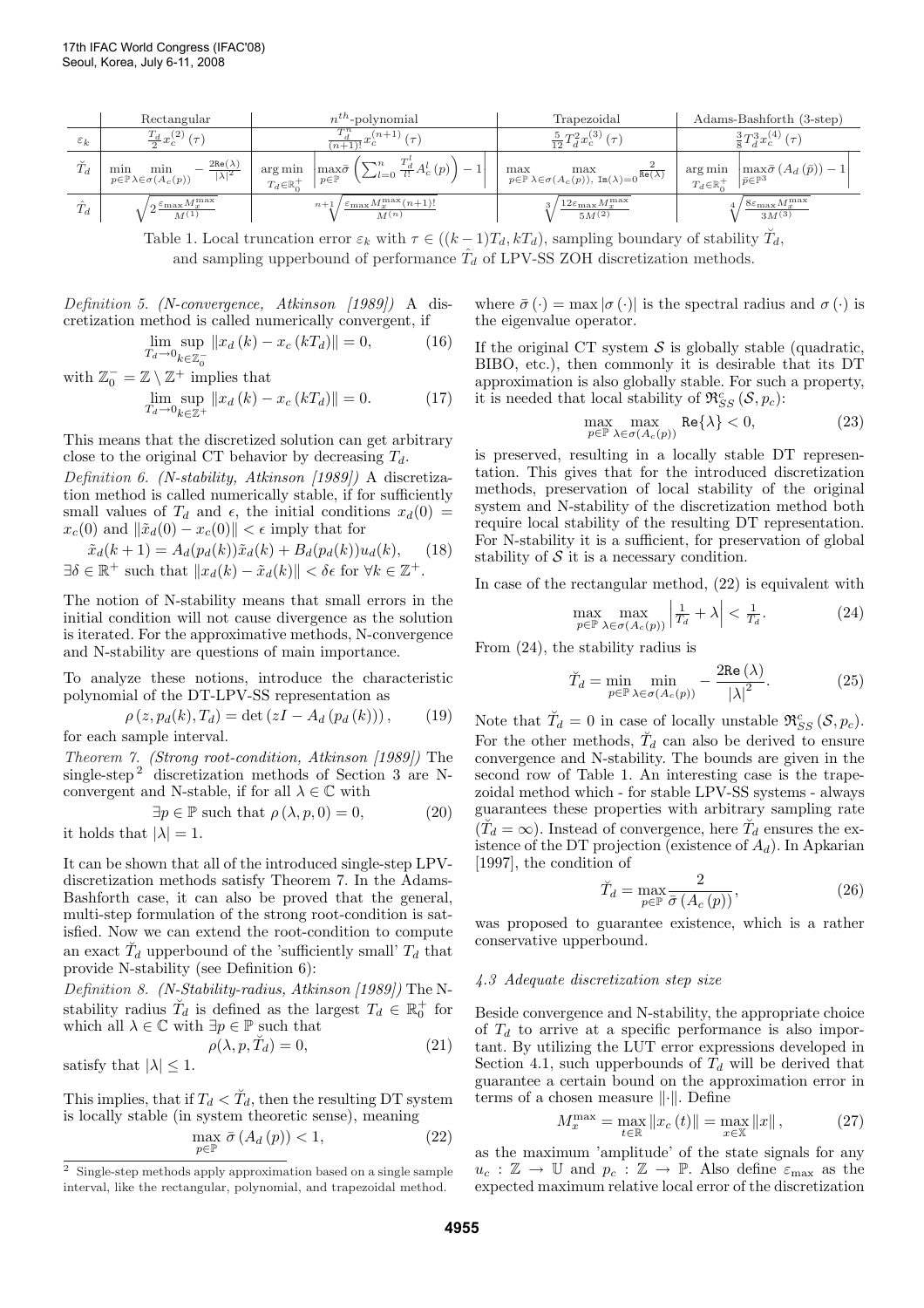| Property                            | Complete      | Rectangular              | $n^{th}$ -Polynomial     | Trapezoidal     | Adams-Bashforth          |
|-------------------------------------|---------------|--------------------------|--------------------------|-----------------|--------------------------|
| consistency<br>convergence          | always        | $1^{st}$ -order          | $n^{th}$ -order          | $2^{nd}$ -order | $3^{rd}$ -order          |
| preservation of stability / N-stab. | always global | local with $\tilde{T}_d$ | local with $\tilde{T}_d$ | always local    | local with $\tilde{T}_d$ |
| preservation of instability         |               |                          |                          |                 |                          |
| existence                           | always        | always                   | always                   | conditional     | always                   |
| complexity                          | exponential   | linear                   | polynomial               | rational        | linear                   |
| preservation of affine dependence   |               | $^+$                     |                          |                 |                          |
| computational load                  | high          | $\log$                   | moderate                 | high            | low                      |
| system order                        | preserved     | preserved                | preserved                | preserved       | increased                |

Table 2. Properties of the derived discretization methods

in terms of percentage. Then in the rectangular case, based on (14), such a  $T_d \in \mathbb{R}^+$  is sought, that satisfies

$$
\frac{T_d}{2} \|\ddot{x}_c(\tau)\| = \|\varepsilon_k\| \le \frac{\varepsilon_{\text{max}} M_x^{\text{max}}}{100 \cdot T_d},\tag{28}
$$

for  $\forall k \in \mathbb{Z}$  and  $\tau \in (kT_d, (k+1)T_d)$ . Here  $1/T_d$  is introduced on the right side of (28) as  $\varepsilon_k$  is scaled by  $T_d$ (see (13)). By using  $M^{(1)} \geq \sup ||\ddot{x}_c(\tau)||$ , inequality (28) holds for any  $0 \leq T_d \leq \hat{T}_d$  where

$$
\hat{T}_d = \sqrt{2 \frac{\varepsilon_{\text{max}} M_x^{\text{max}}}{100 \cdot M^{(1)}}}. \tag{29}
$$

The criterion (29) provides an upperbound estimate of the required  $T_d$ , that achieves  $\varepsilon_{\text{max}}$  percentage local discretization error of the system states in terms of a chosen measure. Similar criteria can be developed for the other methods by using the LUT error expressions of Table 1 and the higher-order sensitivity constants  $M^{(n)}$ . These upperbounds are presented in the third row of Table 1.

In practical situations, one may be concerned about the maximum relative global error  $\eta_{\text{max}}$ , defined as

$$
\|\eta_k\| \le \frac{\eta_{\text{max}} M_x^{\text{max}}}{100}.\tag{30}
$$

for  $\forall k \in \mathbb{Z}$ . However in case of  $T_d \leq \check{T}_d$ ,  $\varepsilon_{\text{max}}$  can be used as a good approximation of  $\eta_{\text{max}}$ , therefore the performance bound  $\hat{T}_d$  can be used to bound the global error as well (for an example see Section 6).

#### 5. PROPERTIES

Beside stability and discretization error characteristics there are other properties of discretization methods which could assist or hinder further utilization of the derived DT model. With the previously derived results, these vital properties are summarized in Table 2. From this table it is apparent that the complete method provides errorless conversion at the price of heavy nonlinear dependence of the DT model on  $p_d$ . As in LPV control synthesis mostly affine dependence (see Scherer [1996]) is assumed, therefore both for modeling and controller discretization purposes - beside the preservation of stability - the preservation of this linear dependency over the scheduling is also highly preferred. This led to the introduction of the approximative methods to provide acceptable performance but with less complexity of the new dependence on the scheduling. Complicated dependence on  $p_d$ , like inversion or matrix exponential, also results in a serious increase of the computation time, which gives a preference towards the linear methods like the rectangular or the Adams-Bashforth approach. However, in the latter case, the order increase of the DT system requires extra memory storage. If the quality of the DT model has priority, then the

trapezoidal and the polynomial methods are suggested due their fast convergence and large stability radius.

#### 6. EXAMPLE

In the following, an example will be presented to visualize the properties of the analyzed discretization methods and the performance of the sample bound criteria.

Consider  $\mathfrak{R}_{SS}^c(\mathcal{S}_1, p_c)$ , defined as

$$
\left[\begin{array}{c|c}\n19.98p_c - 20202 - 182p_c & 1 + p_c \\
45p_c - 50 & 0 & 1 + p_c \\
\hline\n1 + p_c & 1 + p_c & \frac{1 + p_c}{10}\n\end{array}\right]
$$

with  $\mathbb{P} = [-1, 1]$ . It can be shown, that the above system is affine and locally stable. Now assume that  $S_1$  is in a ZOH setting, described by Figure 1, with sampling rate  $T_d = 0.02$ . To show the performance of the investigated discretization methods, the output of the original and its discrete approximations were simulated on the [0, 1] time interval for zero initial conditions and for 100 different realizations of  $u_d(k)$ ,  $p_d(k) \in \mathcal{U}(-1, 1)$  where  $\mathcal{U}$ represents uniform distribution. The achieved worst-case MSE<sup>3</sup> and  $\eta_{\text{max}}$  of the resulting outputs  $y_d$  and states  $x_d$ with respect to  $y_c$  and  $x_c$  are presented in Table 3. From these error measures it is immediate that, except for the complete and the trapezoidal method, all approximations diverge. As expected, the error of the complete method is extremely small and the trapezoidal method provides a moderate, but acceptable performance.

As a second step, we calculate sampling bounds  $\tilde{T}_d$  and  $\hat{T}_d$  by choosing the Euclidian norm as an error measure (both in (27) and (28)) and  $\varepsilon_{\text{max}} = 1\%$ , with the intention to achieve  $\eta_{\text{max}} = 1\%$ . The calculated sampling bounds are presented in Table 4. During the calculation of  $\hat{T}_d$  it was assumed that  $X = [-0.1, 0.1]^2$ , which was verified by several simulations of  $\mathfrak{R}_{SS}^c(\mathcal{S}_1, p_c)$ . By these results, the rectangular method needs high sampling rate to achieve stable projection and even smaller  $T_d$  to provide the required performance. The  $2^{nd}$ -order polynomial projection, has significantly better bounds due to the  $2^{nd}$ -order accuracy of this method. For the trapezoidal case, the existence of the transformation is always provided because  $\mathfrak{R}_{SS}^c\left( \mathcal{S}_1, p_c \right)$  has only stable local poles. For comparison, the bound of Apkarian [1997] given by (26), would have resulted in  $\breve{T}_d = 0.2$ .

Now use the derived bounds to choose a new  $T_d$  for the calculation of the discrete projections. As the  $\tilde{T}_d$  bounds

<sup>&</sup>lt;sup>3</sup> Mean Square Error, the expected value of the squared estimation error, commonly approximated in a sampled form:  $\widehat{\mathrm{MSE}}$  =  $\frac{1}{N} \sum_{k=0}^{N-1} (y_c(kT_d) - y_d(k))^2$ .